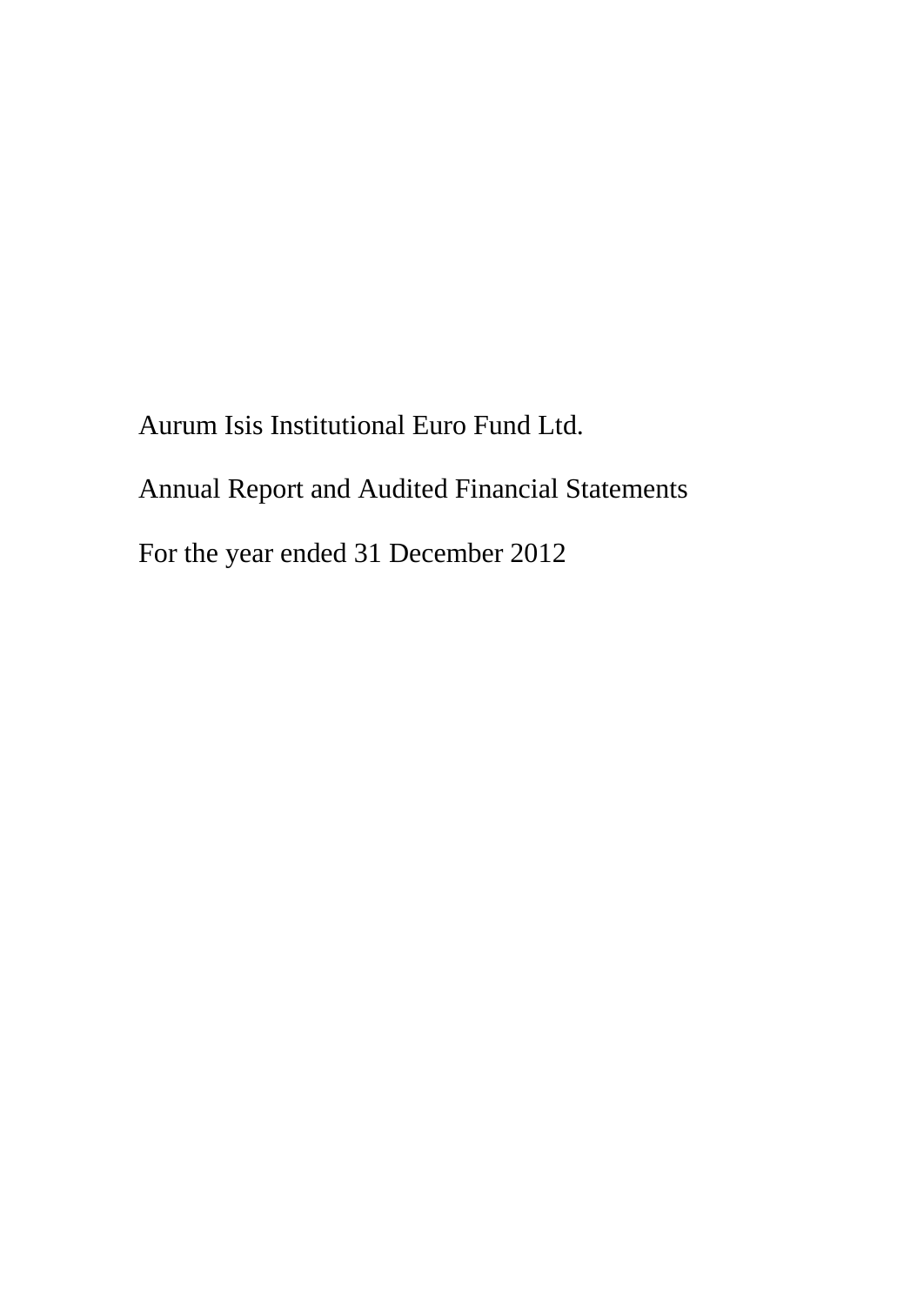# **Annual Report and Audited Financial Statements Contents**

| Directors and service providers                                                                                           |                |
|---------------------------------------------------------------------------------------------------------------------------|----------------|
| Directors' report                                                                                                         | 3              |
| Independent Auditor's report to the members                                                                               | $\overline{4}$ |
| Portfolio Statement as at 31 December 2012                                                                                | 5              |
| Statement of Comprehensive Income for the year ended 31 December 2012                                                     | 6              |
| Statement of Financial Position as at 31 December 2012                                                                    | 7              |
| Statement of Changes in Net Assets Attributable to Holders of Participating Shares<br>for the year ended 31 December 2012 | 8              |
| Statement of Cash Flows for the year ended 31 December 2012                                                               | 9              |
| Notes to the Financial Statements                                                                                         | 10             |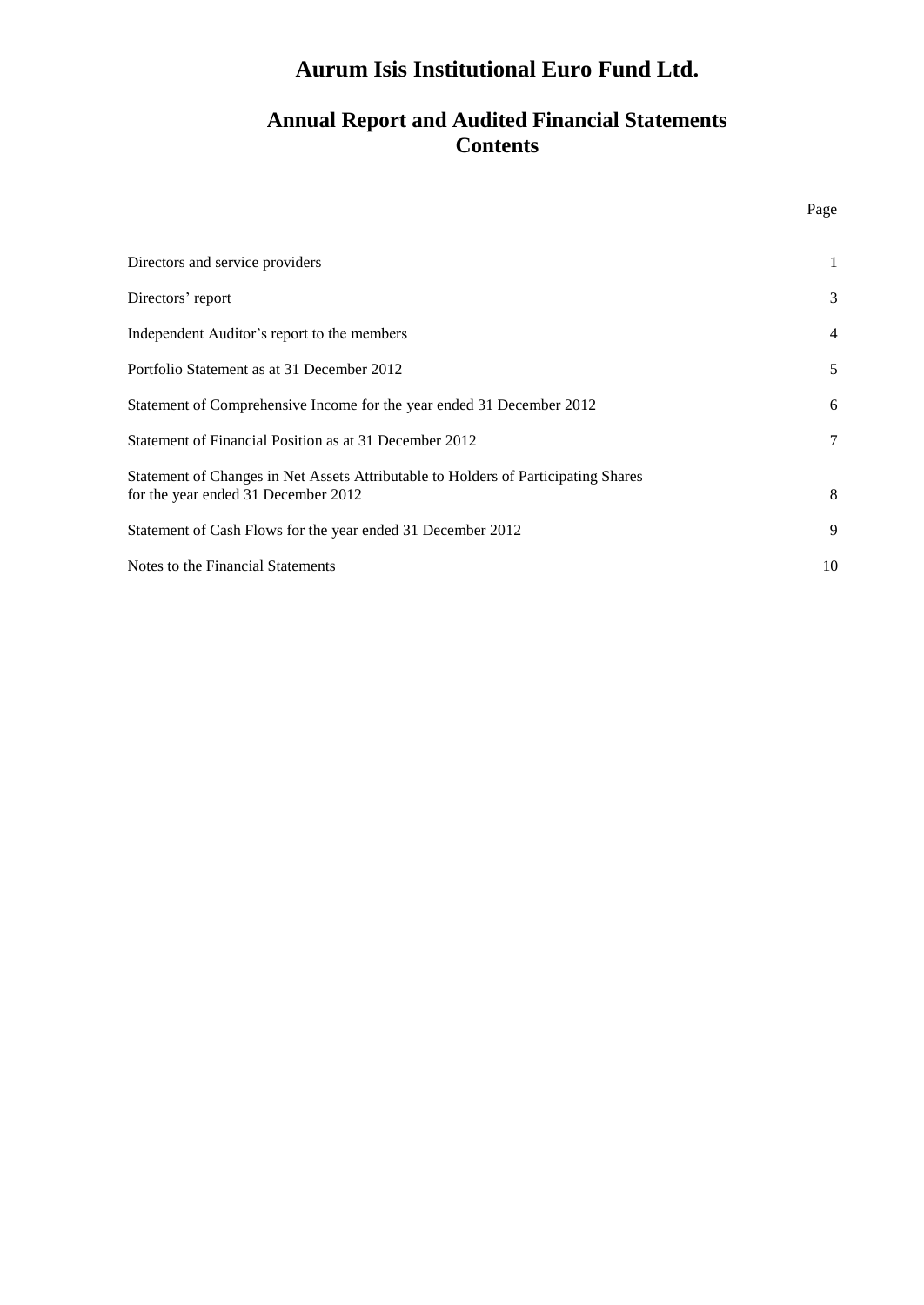# **Directors and service providers**

| Company                                          | Aurum Isis Institutional Euro Fund Ltd.<br>"Aurum House"<br>35 Richmond Road<br>Hamilton HM08<br>Bermuda<br>Tel: (1) (441) 292 6952<br>Fax: (1) (441) 295 4164                                        |
|--------------------------------------------------|-------------------------------------------------------------------------------------------------------------------------------------------------------------------------------------------------------|
| <b>Directors</b>                                 | Dudley R Cottingham<br>W Roger Davidson*<br>Tina Gibbons<br>Kevin Gundle<br>Adam Hopkin<br>Anabel Mackie*<br>Christopher C Morris<br>S Arthur Morris<br>Meliosa O'Caoimh*                             |
| *Non-Executive Directors                         |                                                                                                                                                                                                       |
| <b>Custodian</b>                                 | Northern Trust Fiduciary Services (Ireland) Limited<br>George's Court<br>54 - 62 Townsend Street<br>Dublin 2<br>Ireland<br>Tel: (353) (1) 542 2000<br>Fax: (353) (1) 542 2920                         |
| <b>Promoter and</b><br><b>Investment Advisor</b> | Aurum Fund Management Ltd.<br>"Aurum House"<br>35 Richmond Road<br>Hamilton HM08<br>Bermuda<br>Tel: (1) (441) 292 6952<br>Fax: (1) (441) 295 4164                                                     |
| Administrator                                    | Northern Trust International Fund Administration Services (Ireland) Limited<br>George's Court<br>54 - 62 Townsend Street<br>Dublin 2<br>Ireland<br>Tel: (353) (1) 542 2000<br>Fax: (353) (1) 542 2920 |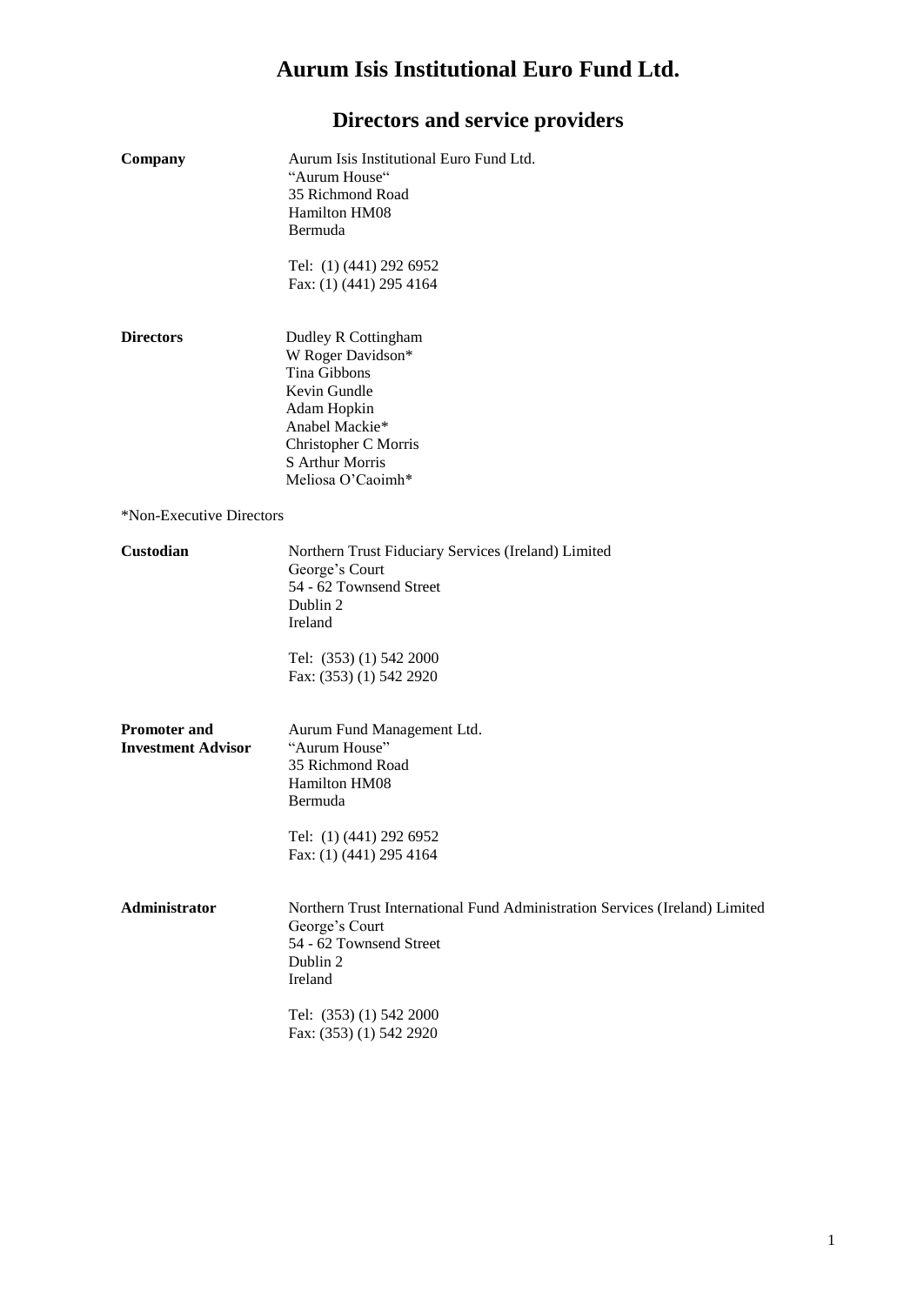| <b>Bermuda</b><br>Administrator,<br><b>Registrar and</b><br>Secretary             | Global Fund Services Ltd.<br>"Century House"<br>16 Par-la-Ville Road<br>Hamilton HM 08<br><b>Bermuda</b>                                      |
|-----------------------------------------------------------------------------------|-----------------------------------------------------------------------------------------------------------------------------------------------|
|                                                                                   | Tel: (1) (441) 292 7478<br>Fax: (1) (441) 295 4164                                                                                            |
| Independent<br><b>Auditor</b>                                                     | <b>KPMG</b><br><b>Chartered Accountants</b><br>1 Harbourmaster Place<br><b>International Financial Services Centre</b><br>Dublin 1<br>Ireland |
|                                                                                   | Tel: (353) (1) 410 1000<br>Fax: (353) (1) 412 2722                                                                                            |
| <b>Sponsoring</b><br><b>Broker</b> for<br><b>Bermuda Stock</b><br><b>Exchange</b> | Continental Sponsors Ltd.<br><b>Century House</b><br>16 Par-la-Ville Road<br>P.O. Box HM 1806<br>Hamilton HM 08<br>Bermuda                    |
|                                                                                   | Tel: (1) (441) 292 7478<br>Fax: (1) (441) 295 4164                                                                                            |
| <b>Sponsoring</b><br><b>Broker</b> for<br><b>Irish Stock</b><br><b>Exchange</b>   | <b>J&amp;E</b> Davy<br>Davy House<br>49 Dawson Street<br>Dublin 2<br>Ireland                                                                  |
|                                                                                   | Tel: (353) (1) 614 8933<br>Fax: (353) (1) 661 3042                                                                                            |
| Legal<br><b>Advisors in</b><br><b>Matters of</b><br><b>Bermuda Law</b>            | Conyers Dill & Pearman Limited<br>"Clarendon House"<br>2 Church Street<br>Hamilton HM 11<br>Bermuda                                           |
|                                                                                   | Tel: (1) (441) 295 1422<br>Fax: (1) (441) 292 4720                                                                                            |

# **Directors and service providers (continued)**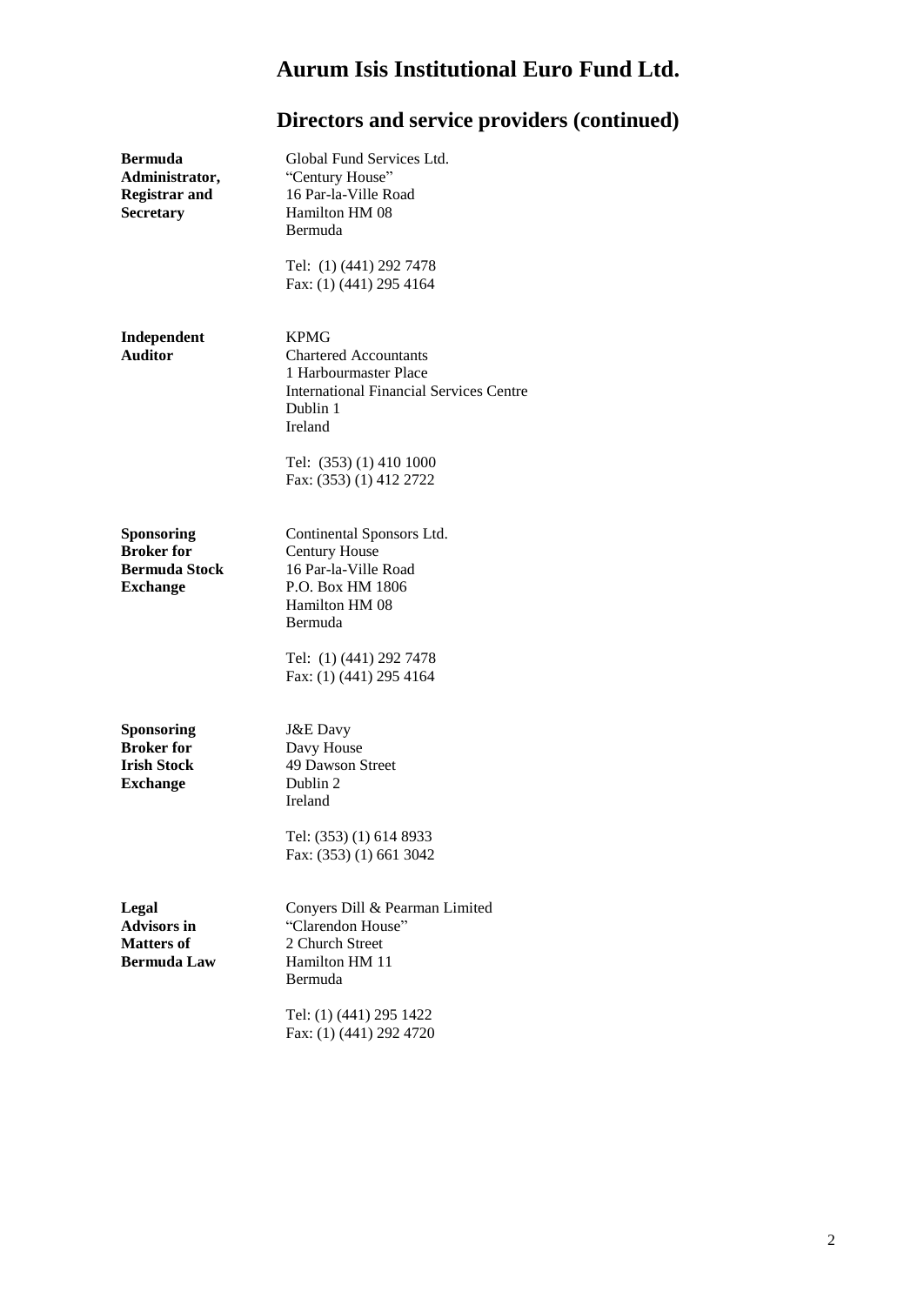### **Directors' Report**

The Directors have the pleasure to present the audited annual accounts of Aurum Isis Institutional Euro Fund Ltd. (the "Company") for the year ended 31 December 2012 and report as set out herein in respect of matters required by the Irish Stock Exchange and Bermuda Stock Exchange listing regulations.

At 31 December 2012, the Net Asset Value per Participating Share was €1,044.66 (2011: €1,011.66).

No dividends have been declared in the year ended 31 December 2012 (2011: €Nil) and the Directors do not recommend the payment of any dividends for the year ended 31 December 2012 (2011:  $\in$ Nil).

The Company is a Feeder Fund which invests solely, apart from currency hedging, in the Participating Shares of Aurum Isis Fund Ltd. (the "Master Fund"). The Company's investment objective is to achieve long term capital growth by investing its assets in Participating Shares of the Master Fund.

The annual report and audited financial statements of the Master Fund for the year ended 31 December 2012 are sent to all Shareholders with the accounts of the Company.

**Dudley R Cottingham Director** 

24 April 2013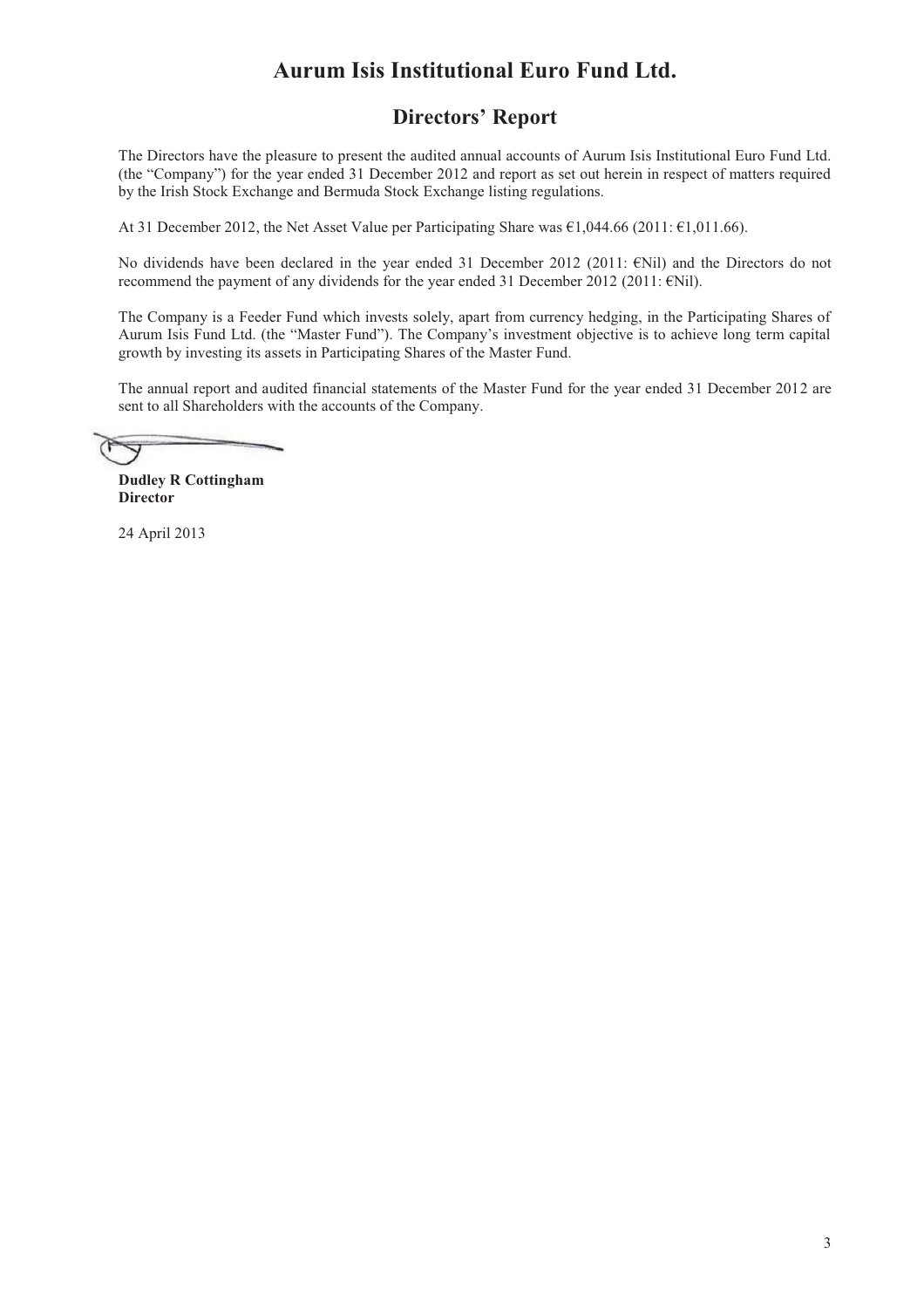

**KPMG** Chartered Accountants 1 Harbourmaster Place **IFSC** Dublin 1 Ireland

#### **Independent Auditors' Report to the Shareholders**

We have audited the accompanying financial statements of Aurum Isis Institutional Euro Fund Ltd. (the "Company") for the year ended 31 December 2012, which comprise the Statement of Comprehensive Income, the Statement of Financial Position, the Statement of Changes in Net Assets Attribultable to Holders of Participating Shares, the Statement of Cash Flows for the year then ended, and notes, comprising a summary of significant accounting policies and other explanatory information.

This report is made solely to the shareholders of the Company, as a body, in accordance with the terms of our engagement. Our audit work has been undertaken so that we might state to the shareholders those matters we are required to state to them in an auditor's report and for no other purpose. To the fullest extent permitted by law, we do not accept or assume responsibility to anyone other than the shareholders of the Company as a body, for our audit work, for this report, or for the opinions we have formed.

#### **Management Responsibility for the Financial Statements**

Management is responsible for the preparation and fair presentation of these financial statements in accordance with International Financial Reporting Standards, and for such internal control as they determine necessary to enable the preparation of financial statements that are free from material misstatement, whether due to fraud or error.

#### **Auditors' Responsibility**

Our responsibility is to express an opinion on these financial statements based on our audit. We conducted our audit in accordance with International Standards on Auditing. Those standards require that we comply with ethical requirements and plan and perform the audit to obtain reasonable assurance about whether the financial statements are free from material misstatement.

An audit involves performing procedures to obtain audit evidence about the amounts and disclosures in the financial statements. The procedures selected depend on our judgment, including the assessment of the risks of material misstatement of the financial statements, whether due to fraud or error. In making those risk assessments, we consider internal control relevant to the entity's preparation and fair presentation of the financial statements in order to design audit procedures that are appropriate in the circumstances, but not for the purpose of expressing an opinion on the effectiveness of the entity's internal control. An audit also includes evaluating the appropriateness of accounting policies used and the reasonableness of accounting estimates made by management, as well as evaluating the overall presentation of the financial statements.

We believe that the audit evidence we have obtained is sufficient and appropriate to provide a basis for our audit opinion.

#### Opinion

In our opinion, the financial statements present fairly, in all material respects, the financial position of the Company as at 31 December 2012, and of its financial performance and its cash flows for the year then ended in accordance with International Financial Reporting Standards.

KPMC

**KPMG Chartered Accountants** 24 APRIL 2013 1 Harbourmaster Place **International Financial Services Centre** Dublin 1 Ireland

> KPMG, an Irish partnership and a member firm of the KPMG network of independent member firms affiliated with KPMG International contents affiliated with KPMG International contents.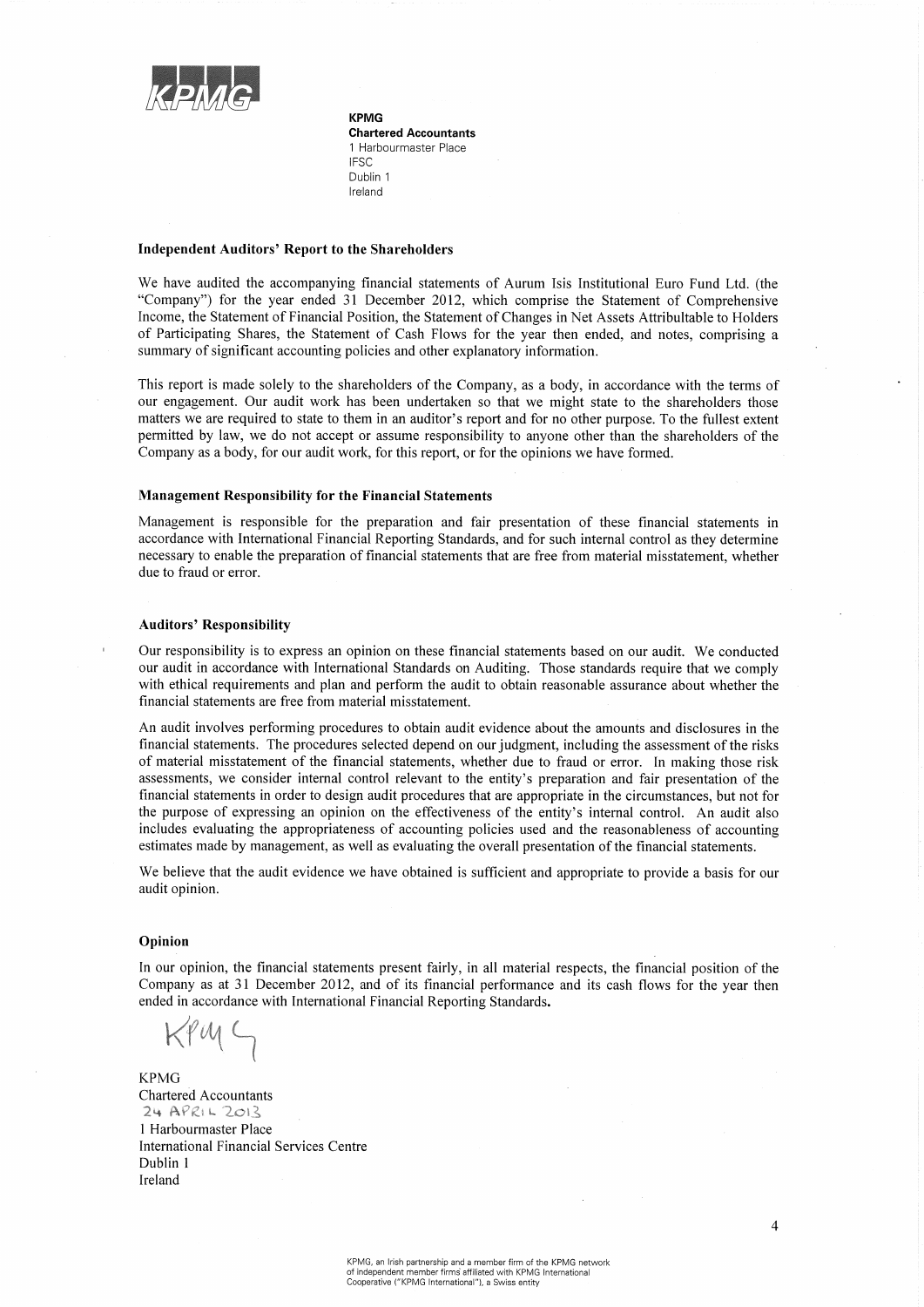| <b>Portfolio Statement as at 31 December 2012</b> |                |                   |            |                |                   |            |
|---------------------------------------------------|----------------|-------------------|------------|----------------|-------------------|------------|
|                                                   |                | 2012              |            |                | 2011              |            |
| <b>Fund</b>                                       | <b>Nominal</b> | <b>Fair Value</b> | $%$ of     | <b>Nominal</b> | <b>Fair Value</b> | $%$ of     |
|                                                   | Holding        | €                 | <b>NAV</b> | Holding        | €                 | <b>NAV</b> |
| Aurum Isis Fund Ltd.                              | 641.791        | 122,372,425       | 98.48      | 653,359        | 123,562,924       | 102.74     |
| Other Assets                                      |                | 1,889,288         | 1.52       |                | 1,139,946         | 0.95       |
| <b>Total Assets</b>                               |                | 124,261,713       | 100.00     |                | 124,702,870       | 103.69     |
| Other Liabilities                                 |                |                   | 0.00       |                | (4,436,415)       | (3.69)     |
| Net Assets                                        |                | 124.261.713       | 100.00     |                | 120,266,455       | 100.00     |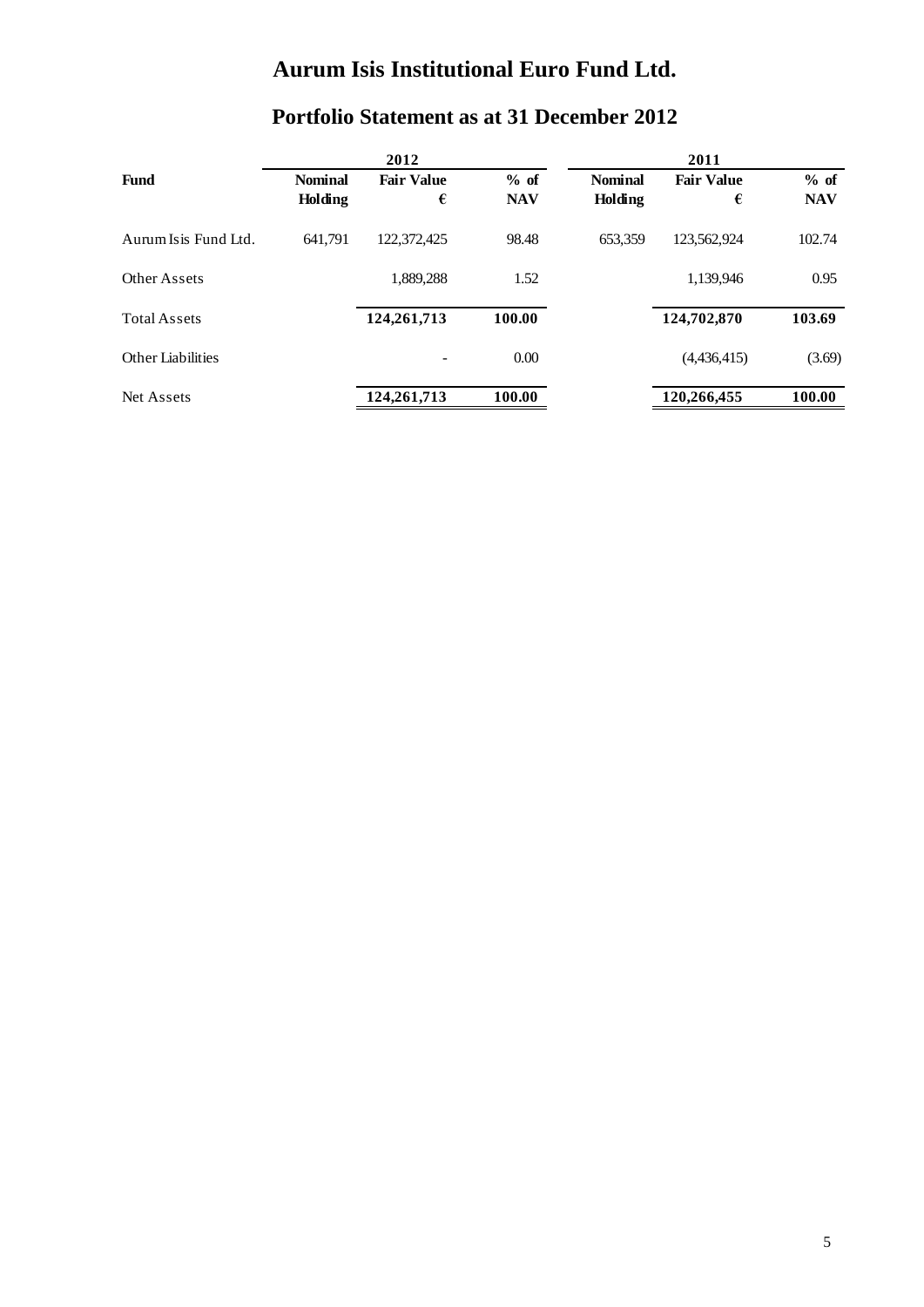### **Statement of Comprehensive Income for the year ended 31 December 2012**

| 2011        |                                                                                 | <b>Notes</b> | 2012        |
|-------------|---------------------------------------------------------------------------------|--------------|-------------|
| €           |                                                                                 |              | €           |
|             |                                                                                 |              |             |
|             | Gains from financial assets at fair value through profit or loss                | 2            |             |
| 1,051,799   | Other income                                                                    |              | 1,220,486   |
| 1,158,949   | Net unrealised gain on investments and currencies                               |              | 5,659,560   |
| (2,224,123) | Net realised loss on investments and currencies                                 |              | (2,880,621) |
| (13,375)    | Total (losses)/gains from financial assets at fair value through profit or loss |              | 3,999,425   |
|             |                                                                                 |              |             |
|             | <b>Expenses</b>                                                                 | 2            |             |
| 50.838      | Incentive fee                                                                   |              | 62,421      |
| 13,070      | Net interest expense                                                            |              | 12,084      |
| 63,908      | <b>Operating expenses</b>                                                       |              | 74,505      |
|             |                                                                                 |              |             |
|             | Change in net assets attributable to holders of Participating                   |              |             |
| (77, 283)   | <b>Shares resulting from operations</b>                                         |              | 3,924,920   |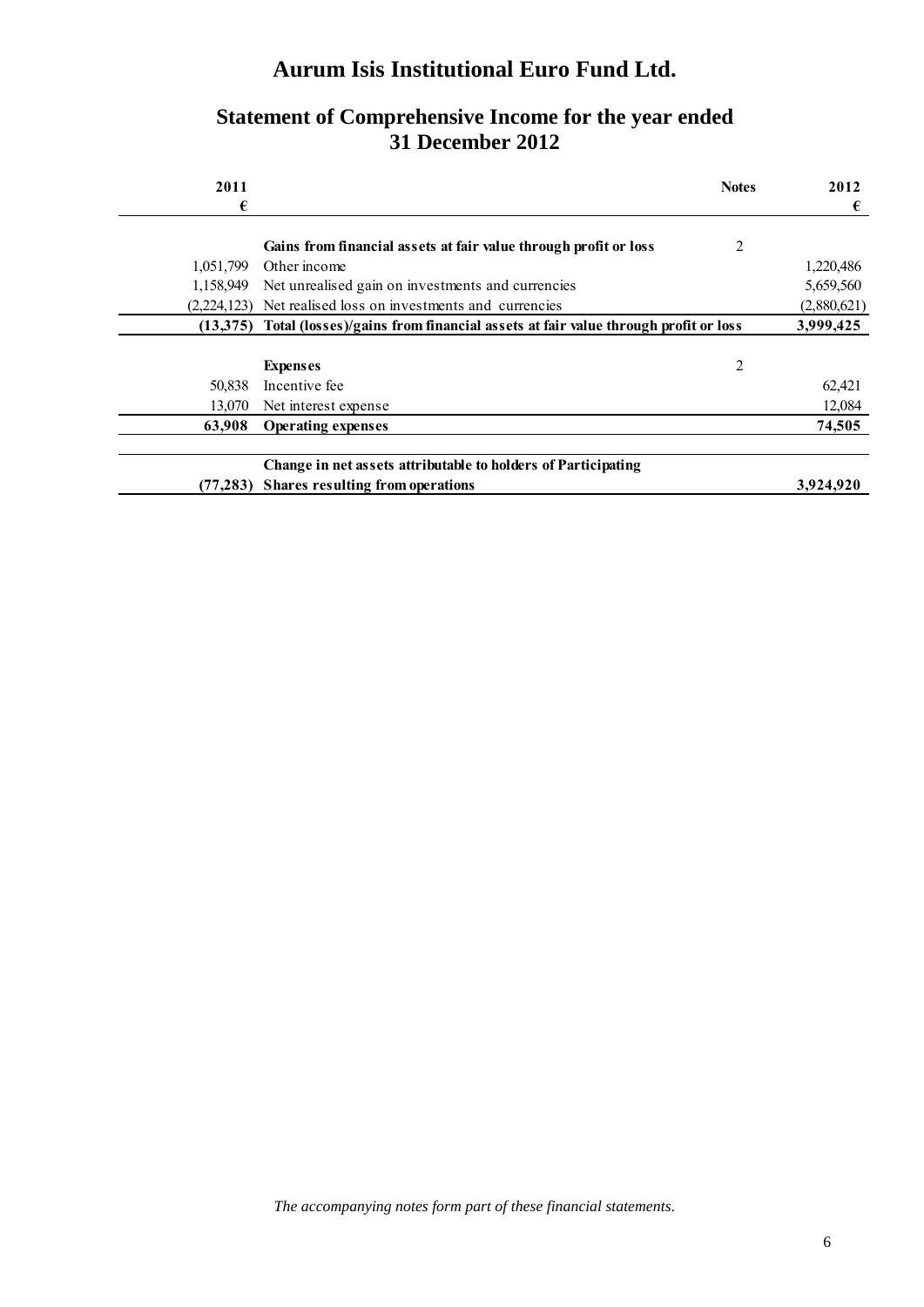| 2011           |                                                                 | <b>Notes</b>   | 2012           |
|----------------|-----------------------------------------------------------------|----------------|----------------|
| €              |                                                                 |                | €              |
|                | <b>Assets</b>                                                   |                |                |
|                | Financial assets at fair value through profit or loss           |                |                |
| 123,562,924    | Investments at fair value                                       | $\overline{2}$ | 122,372,425    |
|                | <b>Loans and receivables</b>                                    |                |                |
| 23,949         | Unrealised appreciation in forward foreign exchange contracts   | 9              | 1,141,448      |
| 105,993        | Other debtors                                                   |                | 100,674        |
|                | Cash and cash equivalents                                       |                |                |
| 1,010,004      | Cash and cash equivalents                                       | 2              | 647,166        |
| 124,702,870    | <b>Total Assets</b>                                             |                | 124,261,713    |
|                |                                                                 |                |                |
|                | <b>Liabilities</b>                                              |                |                |
|                | Financial liabilities at fair value through profit or loss      |                |                |
| 4,436,415      | Unrealised depreciation in forward foreign exchange contracts   | 9              |                |
|                | Total Liabilities (excluding amounts attributable to holders    |                |                |
| 4,436,415      | of Participating Shares)                                        |                |                |
|                |                                                                 |                |                |
|                | Net Assets attributable to holders of Participating and Sponsor |                |                |
| 120,266,455    | <b>Shares</b>                                                   | $\overline{4}$ | 124,261,713    |
|                |                                                                 |                |                |
| 120,266,453    | Net Assets attributable to holders of Participating Shares      | 6              | 124,261,711    |
|                |                                                                 |                |                |
| $\overline{2}$ | Net Assets attributable to holders of Sponsor Shares            | 4              | $\overline{2}$ |
| 118,880.19     | Participating Shares outstanding (number of shares)             | $\overline{4}$ | 118,949.09     |
|                |                                                                 |                |                |
| 1,011.66       | <b>Net Asset Value per Participating Share</b>                  | 6              | 1,044.66       |

# **Statement of Financial Position as at 31 December 2012**

These financial statements were approved by the Directors on 24th April 2013 and signed on their behalf by:

C.C. Morris

D.R. Cottingham

**Director** 

**Director**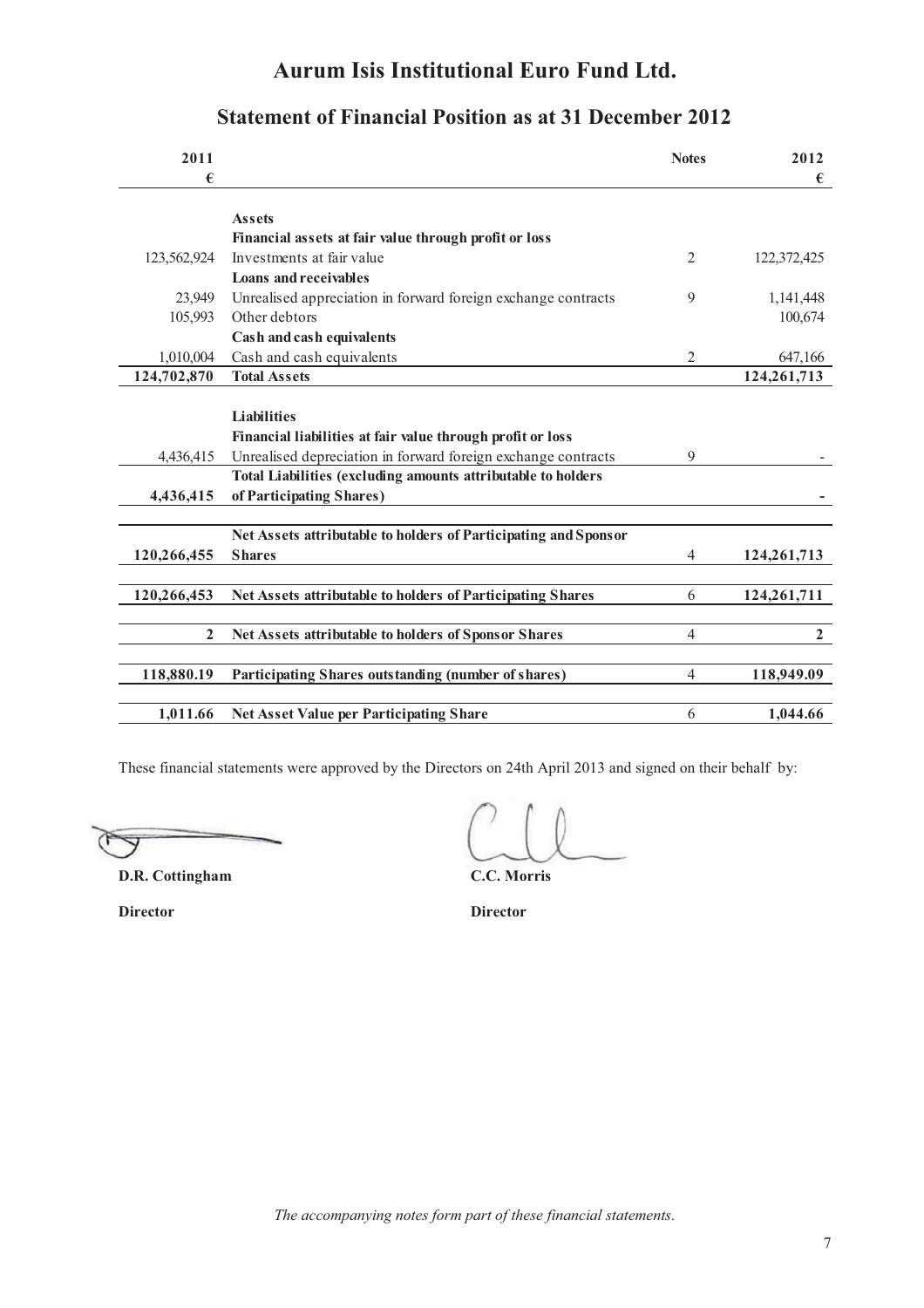# **Statement of Changes in Net Assets Attributable to Holders of Participating Shares for the year ended 31 December 2012**

|                                                                                                | <b>Total</b> |
|------------------------------------------------------------------------------------------------|--------------|
|                                                                                                | €            |
| <b>Balance at 1 January 2012</b>                                                               | 120,266,453  |
|                                                                                                |              |
| Change in net assets attributable to holders of participating shares resulting from operations | 3,924,920    |
| Subscriptions during the year                                                                  | 70,338       |
| <b>Balance at 31 December 2012</b>                                                             | 124,261,711  |
|                                                                                                |              |
| <b>Balance at 1 January 2011</b>                                                               | 60,307,020   |
|                                                                                                |              |
| Change in net assets attributable to holders of participating shares resulting from operations | (77, 283)    |
| Subscriptions during the period                                                                | 60,036,716   |
| <b>Balance at 31 December 2011</b>                                                             | 120.266.453  |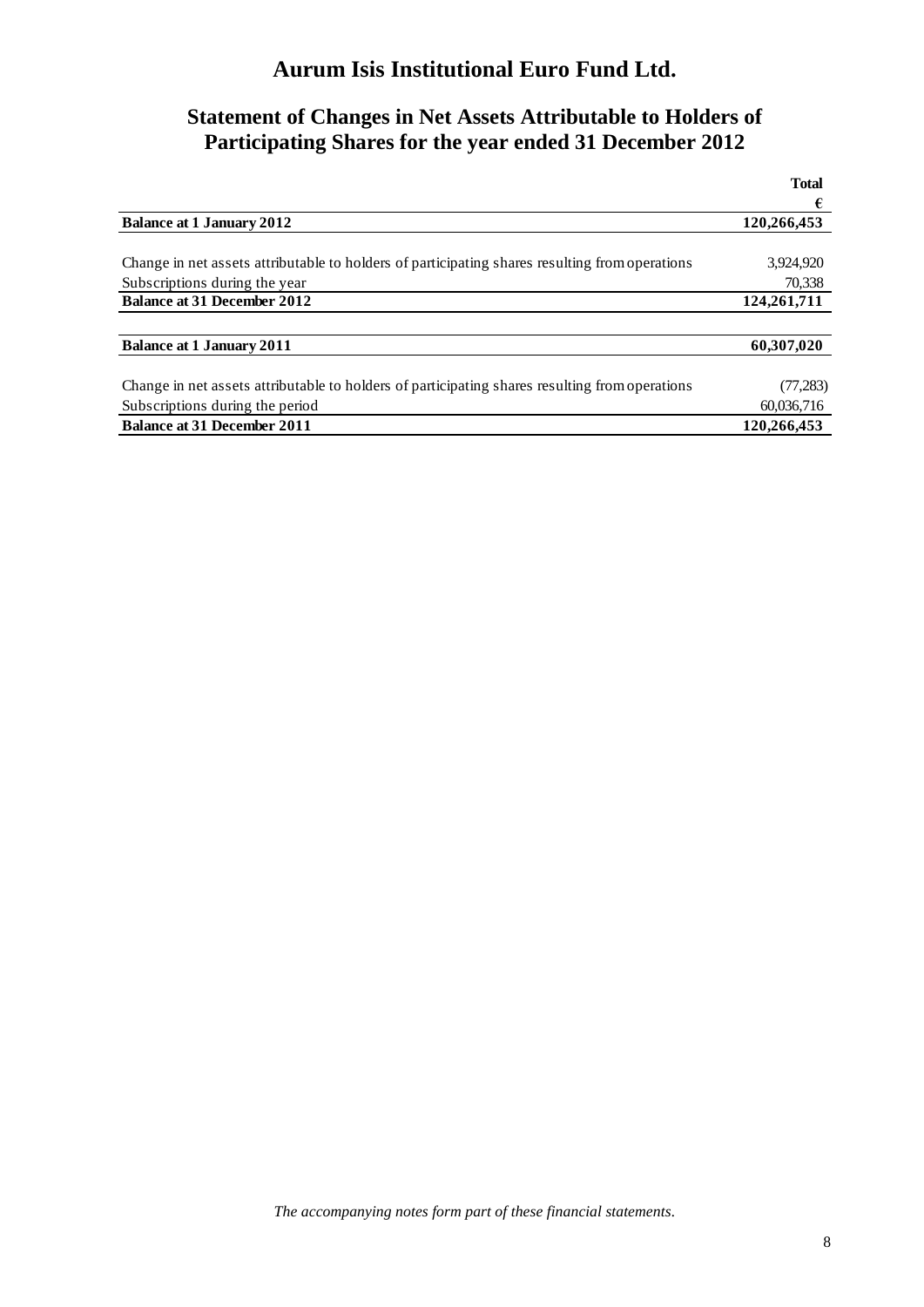# **Statement of Cash Flows for the year ended 31 December 2012**

| 2011<br>€ |                                                                     | 2012<br>€    |
|-----------|---------------------------------------------------------------------|--------------|
|           | Cash flows from operating activities                                |              |
|           | Change in net assets attributable to holders of participating       |              |
|           | (77,283) shares resulting from operations                           | 3,924,920    |
|           | (84,988,327) Purchase of investments                                | (14,026,170) |
|           | 18,759,821 Proceeds from sales of investments and currencies        | 17,995,608   |
|           | Adjustment for non cash items and working capital                   |              |
|           | $(1,158,949)$ Net unrealised $(gain)$ on investments and currencies | (5,659,560)  |
|           | 2,224,123 Net realised loss on investments and currencies           | 2,880,621    |
|           | Changes in operating assets and liabilities                         |              |
|           | 790,044 Decrease/(increase) in debtors                              | (1,112,180)  |
|           | 3,978,254 Increase/(decrease) in creditors                          | (4,436,415)  |
|           | (60,472,317) Net cash outflow from operating activities             | (433, 176)   |
|           | <b>Cash flows from financing activities</b>                         |              |
|           | 60,036,716 Issue of shares                                          | 70,338       |
|           | 60,036,716 Net cash inflow from financing activities                | 70,338       |
|           | (435,601) Net decrease in cash and cash equivalents                 | (362, 838)   |
| 1,445,605 | Cash and cash equivalents at the beginning of the year              | 1,010,004    |
| 1,010,004 | Cash and cash equivalents at the beginning of the year              | 647,166      |

**Supplementary Information** 

(13,070) Net interest paid (12,084)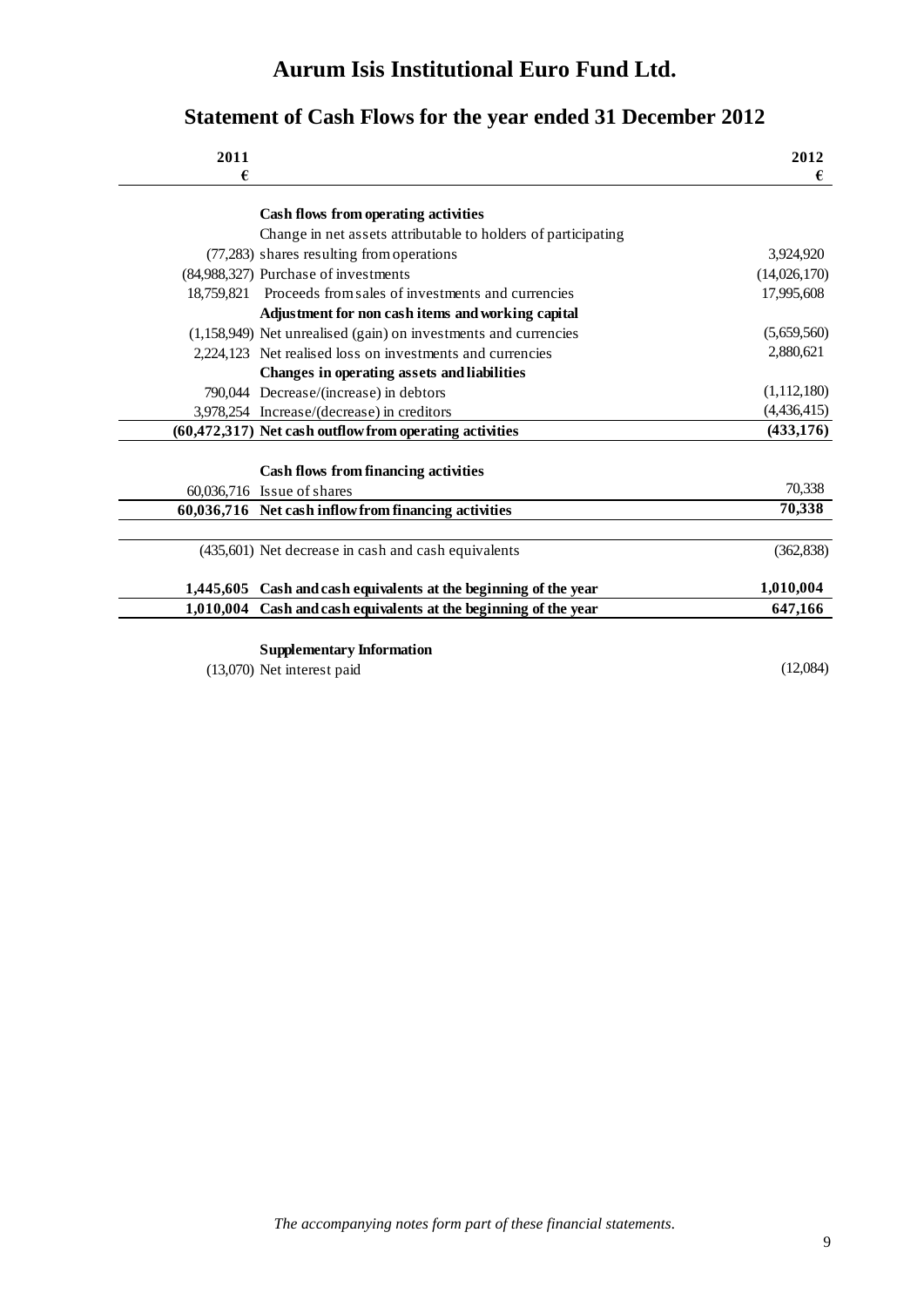### **Notes to the Financial Statements for the year ended 31 December 2012**

#### **1 General**

Aurum Isis Institutional Euro Fund Ltd. (the "Institutional Euro Fund" or the "Company") was incorporated in Bermuda on 26 August 2010 under the Companies Act 1981 as amended and acts as an investment company. Shares of the Institutional Euro Fund are denominated in euro. The Institutional Euro Fund is one of eight Feeder Funds comprising the Institutional Euro Fund, Aurum Isis Swiss Franc Fund Ltd. (the "Swiss Franc Fund"), Aurum Isis Dollar Fund Ltd. (the "Dollar Fund"), Aurum Isis Sterling Fund Ltd. (the "Sterling Fund"), Aurum Isis Euro Fund Ltd. (the "Euro Fund"), Aurum Isis Australian Dollar Fund Ltd. (the "Australian Dollar Fund"), Aurum Isis Institutional Dollar Fund Ltd. (the "Institutional Dollar Fund") and Aurum Isis Japanese Yen Fund Ltd. (the "Japanese Yen Fund") that invest in Aurum Isis Fund Ltd. (the "Master Fund"). The other Feeder Funds have Swiss Franc, US Dollar, Sterling, Euro, Australian Dollar and Japanese Yen denominated shares respectively. Aurum Isis Institutional Euro Fund Ltd. is listed on the Irish and Bermuda Stock Exchanges.

The Feeder Funds must solely invest into Participating Shares of the Master Fund, except in the case of the Swiss Franc, Sterling, Euro, Institutional Euro, Australian Dollar and Japanese Yen Funds in respect of currency hedging. The Participating Shares of the Master Fund are valued in US dollars. The Swiss Franc, Sterling, Euro, Institutional Euro, Australian Dollar and Japanese Yen Funds whilst investing into US dollar denominated Participating Shares of the Master Fund will, by appropriate currency hedging, seek to protect the value of their shares in swiss franc, sterling, euro, Australian dollar and Japanese yen terms respectively irrespective of movements in currency values between the US dollar and their respective currencies. The Master Fund pays the fees of the Administrators, Custodian, the Investment Advisor, audit, formation and minor out of pocket expenses and Directors' fees of all funds but subject to an adjustment as explained in Note 3 below. Each Fund will otherwise bear its own costs and liabilities.

The Company's investment objective is to achieve long term capital growth by investing in the Participating Shares of the Master Fund. The annual report and audited financial statements of the Master Fund for the year ended 31 December 2012 are attached and should be read in conjunction with these financial statements.

The audited financial statements were approved by the Board of Directors on 24th April 2013.

#### **2 Principal Accounting Policies**

The principal accounting policies which have been applied are set out below.

#### **Statement of Compliance**

The financial statements have been prepared in accordance with International Financial Reporting Standards (IFRS) and interpretations of IFRS as issued by the International Accounting Standards Board (IASB).

#### **Basis of Preparation**

The financial statements are presented in the currency of the primary economic environment in which the Company operates, which is euro, reflecting the fact that the redeemable Participating Shares are issued in euro and the Company's operations are primarily conducted in euro. They are prepared on a fair value basis for financial assets and financial liabilities at fair value through profit or loss. All other assets and liabilities are stated at amortised cost. The net assets attributable to holders of participating shares are stated at the present value of the redemption amount.

The accounting policies have been applied consistently by the Company and are consistent with those used in the previous period.

#### **Changes in accounting policy and disclosures**

There are a number of new/revised standards and interpretations not yet adopted in the financial statements of the Company: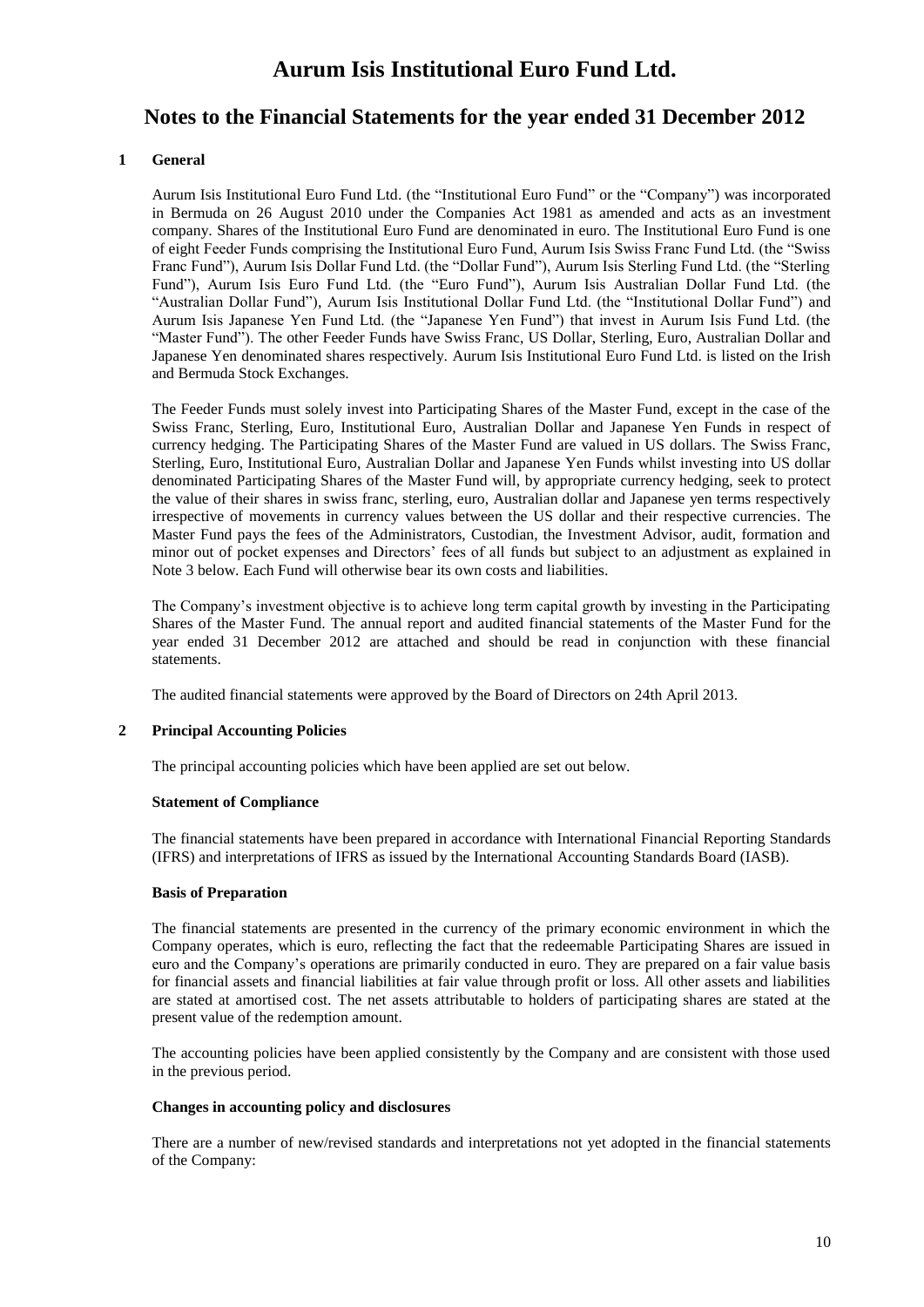### **Notes to the Financial Statements for the year ended 31 December 2012 (continued)**

#### **2 Principal Accounting Policies (continued)**

#### **Changes in accounting policy and disclosures (continued)**

- Amendments to IFRS 7 Financial Instruments effective for accounting periods commencing 1 July 2012 or later: The amendments to IFRS 7 introduce new disclosure requirements about transfers of financial assets, including disclosures for financial assets that are not recognised in their entirety.
- IFRS 10 Consolidated Financial Statements effective for annual reporting periods beginning on or after 1 January 2013. The standard establishes principles for the presentation and preparation of consolidated financial statements when an entity controls one or more other entities. IFRS 10 replaces the consolidation requirements in SIC–12 Consolidation–Special Purpose Entities and IAS 27 Consolidated and Separate Financial Statements.
- IFRS 12 Disclosure of Interests, effective 1 January 2013: IFRS 12 Disclosure of Interests in Other Entities is a new and comprehensive standard on disclosure requirements for all forms of interests in other entities, including joint arrangements, associates, special purpose vehicles and other off balance sheet vehicles.
- The Investment Entities amendment to IFRS 10, IFRS 12 and IAS 27, effective for annual reporting periods beginning on or after 1 January 2013. The Investment Entities amendments provide an exception to the consolidation requirements in IFRS 10 and require investment entities to measure particular subsidiaries at fair value through profit or loss, rather than consolidate them. The amendments also set out disclosure requirements for investment entities.
- IFRS 13 Fair value measurement, effective for annual reporting periods beginning on or after 1 January 2013: This standard establishes a single source of guidance for fair value as the price that would be received to sell an asset or paid to transfer a liability in an orderly transaction between market participants at the measurement date (also referred to as "the exit price"). The standard also provides guidance for fair value determination and introduces consistent requirements for disclosure and measurement.
- Amendments to IFRS 7 and IAS 32, effective 1 January 2014: The amendments provide clarification and disclosure requirements in relation to offsetting rights.
- IFRS 9 Financial Instruments issued in November 2009 (IFRS 9 (2009)) will change the classification of financial assets and liabilities. The standard is not expected to have an impact on the measurement basis and classification of the financial assets since the majority of the Company's financial assets are measured at fair value through profit or loss. The standard is effective for annual reporting periods beginning on or after 1 January 2015.

The Directors anticipate that the adoption of standards or interpretations currently in issue but not yet effective will have no material impact on the financial statements of the Company in the period of initial application. The Company has not adopted any new standards or interpretations that are not mandatory.

#### **Investments**

The Company, on initial recognition, designated investments as at fair value through profit or loss as, in doing so, it results in more relevant information because the investments and related liabilities are managed as a group of financial assets and liabilities and performance is evaluated on a fair value basis and reported to key management personnel on that basis.

The investment in the master fund is recorded at the net asset value per share as reported by the administrator of the master fund.

In the master fund where administrators are unable to provide net asset value per share, the Directors make their own assessment of value based on available information. In determining fair value, the Directors take into consideration where applicable, the impact of suspensions of redemptions, liquidation proceedings, investments in side pockets and any other significant factors.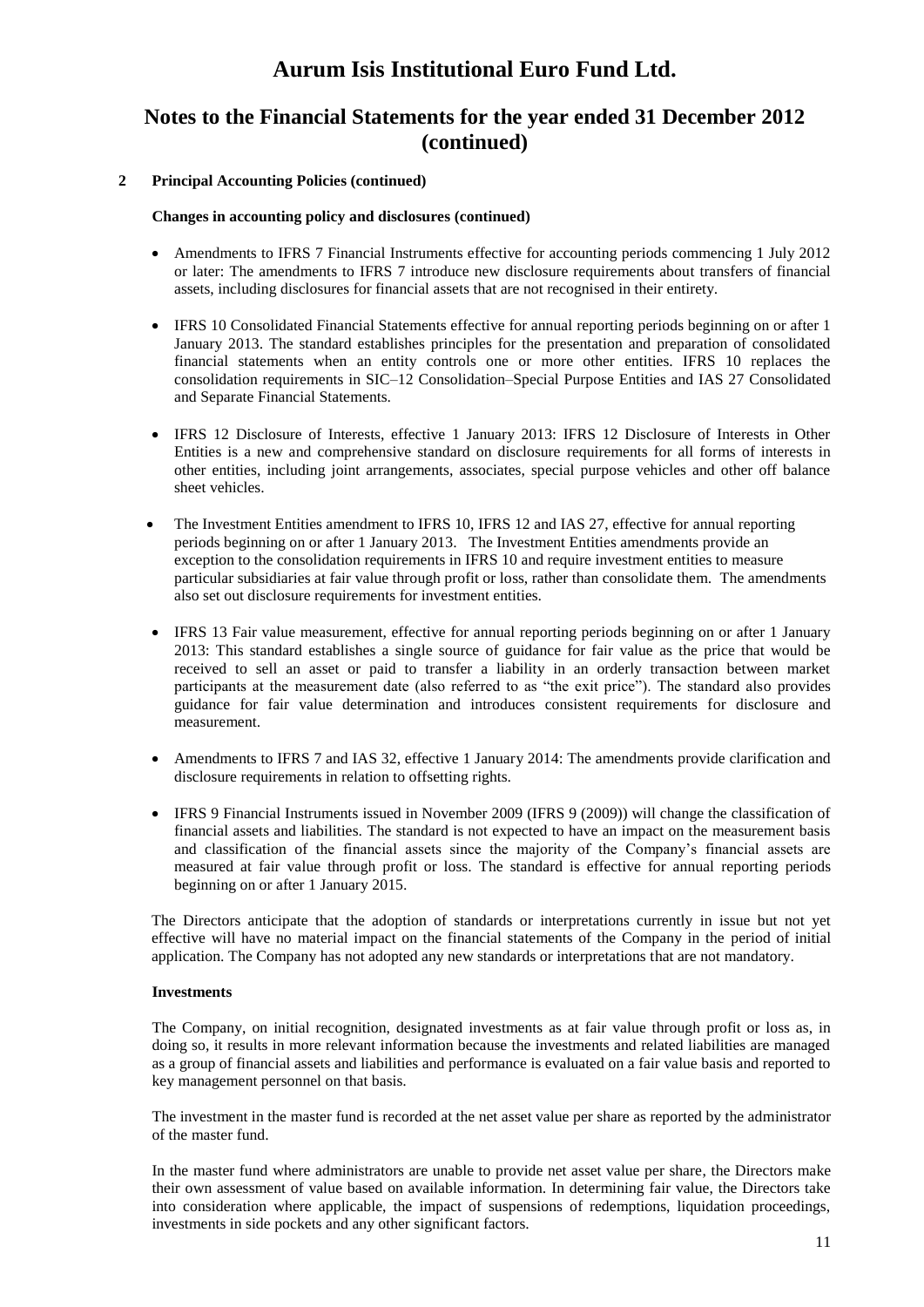### **Notes to the Financial Statements for the year ended 31 December 2012 (continued)**

#### **2 Principal Accounting Policies (continued)**

#### **Investments (continued)**

At the year end, there were no instances wherein the administrator was unable to provide the net asset value per share or that the Directors considered it necessary to make any adjustments to the fair value of the underlying funds.

Investment transactions are recorded on the trade date at which the Company becomes a party to the specific investment.

Financial assets and financial liabilities are measured initially at fair value, being the transaction price on the trade date. Transaction costs are expensed immediately. After initial measurement, the Company measures financial instruments which are classified at fair value through profit and loss at their fair value. Changes in fair value are recorded within net gain/(loss) on investments.

Purchases and sales of financial assets and financial liabilities are recognised using trade date accounting.

Realised capital gains and losses on investment transactions are determined on the weighted average cost basis and are included in the Statement of Comprehensive Income. Unrealised capital gains and losses from a change in the fair value of investments are recognised in the Statement of Comprehensive Income.

Financial assets and liabilities are offset and the net amount presented in the statement of financial position when, and only when, the Fund has a legal right to set off the recognised amounts and it intends either to settle on a net basis or to realise the asset and settle the liability simultaneously.

Under IFRS, Participating Shares are classified as a financial liability and the format of the Statement of Financial Position reflects this position.

#### **Forward Foreign Exchange Contracts**

The Company seeks to protect the value of the Participating Shares in euro terms by entering into Forward Foreign Exchange Contracts. These contracts are recorded at fair value through profit or loss utilising the prevailing forward price at the Statement of Financial Position date. Any unrealised gain or loss is recognised in the Statement of Comprehensive Income. Derivatives are recognised as held for trading, as the Company does not designate any derivatives as hedges for hedge accounting purposes as described under IAS 39.

#### **Translation of Foreign Currencies**

The results and financial position of the entity are expressed in euro which is the functional currency of the Company. Transactions in currencies other than euro are recorded at the transaction date rate. At each reporting date, monetary items and non-monetary assets and liabilities that are fair valued and are denominated in foreign currencies are retranslated at the rate prevailing on the reporting date. Gains and losses arising on retranslation are included in the net profit or loss for the period where investments are classified at fair value through profit or loss.

#### **Interest Income**

Interest income is recognised in the Statement of Comprehensive Income for all interest bearing instruments on an effective interest basis.

#### **Cash and Cash Equivalents**

Cash and cash equivalents comprise cash balances held at banks together with bank overdrafts. The bank overdrafts are repayable on demand and form an integral part of the Company's cash management system.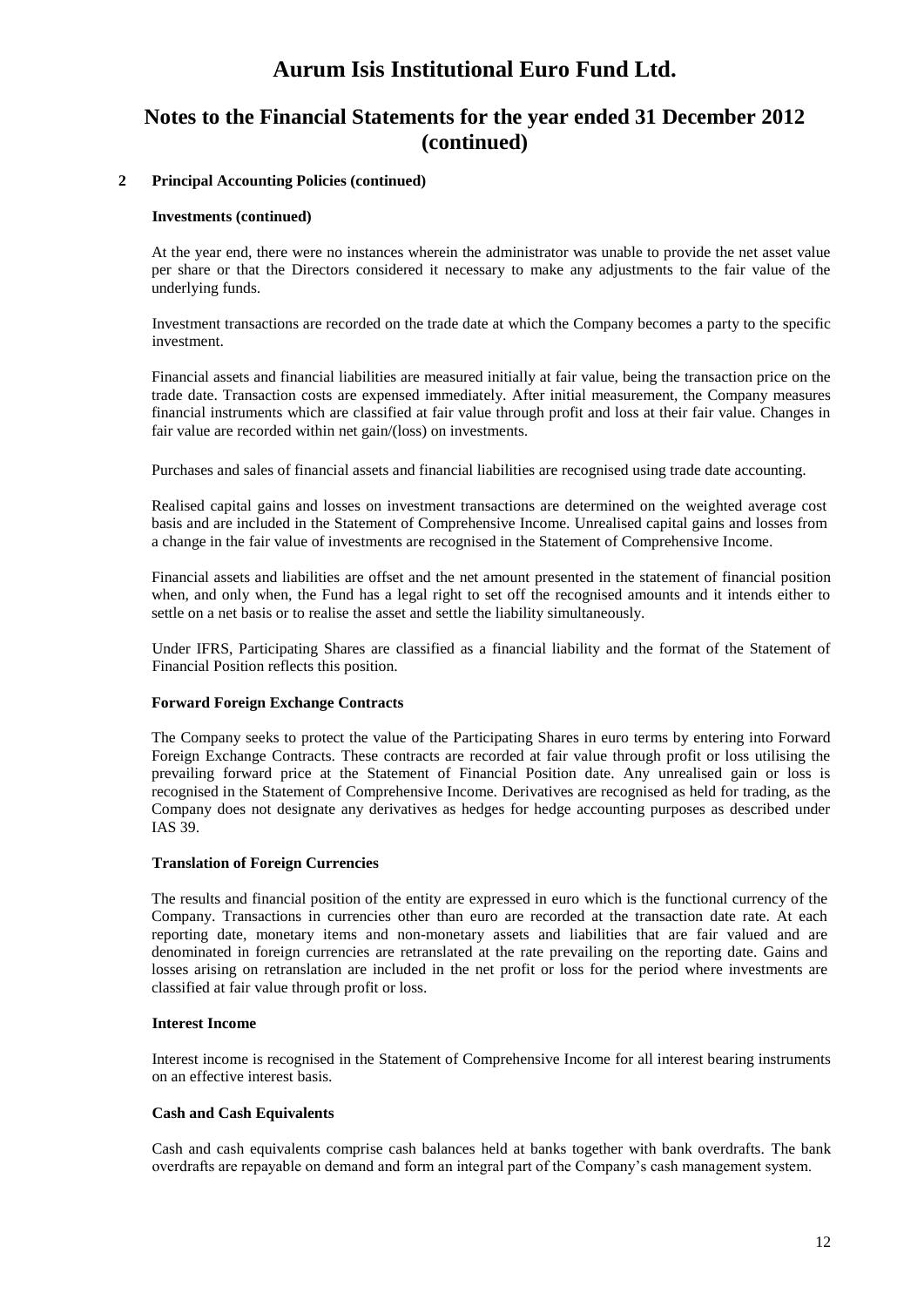### **Notes to the Financial Statements for the year ended 31 December 2012 (continued)**

#### **2 Principal Accounting Policies (continued)**

#### **Taxation**

The Company has received an undertaking from the Ministry of Finance of Bermuda, under the Exempted Undertakings Tax Protection Act, 1966 exempting the Company from Bermuda income, profit, capital transfer or capital taxes, should taxes be enacted, until 31 March 2035.

#### **Expenses**

All expenses are recognised in the Statement of Comprehensive Income on an accruals basis.

#### **Use of Estimates**

The preparation of financial statements in accordance with IFRS requires management to make estimates and assumptions that affect the reported amounts of assets and liabilities and disclosure of contingent assets and liabilities at the date of the financial statements and the reported amounts of income and expenses during the year. Actual results could differ from those estimates. Revisions to accounting estimates are recognised in the period in which the estimate is revised. The areas of estimates which have the most significant effect on the amounts recognised in the financial statements are disclosed in notes 8 and 10.

#### **Derecognition of Financial Assets and Liabilities**

A financial asset is derecognised when the Company loses control over the contractual rights that comprise that asset. This occurs when the rights are realised, expired or are surrendered. The Company uses the weighted average cost basis to determine the realised gain or loss on derecognition. A financial liability is derecognised when the obligation specified in the contract is discharged, cancelled or expires.

#### **3 Fees**

The Company pays the Investment Advisor (i) a monthly advisory fee of 0.083333% (equivalent to approximately 1% per annum) of the Net Asset Value of the Participating Shares of the Company as at the relevant month end; and (ii) a monthly incentive fee of 10% of the increase, if any, of the Net Asset Value of the Participating Shares of the Company in issue at the valuation day over their adjusted value at Base Date or if higher the value of such shares upon which an incentive fee was last paid (the higher water mark date in respect of the Company). The adjusted value at Base Date shall mean the Net Asset Value of the Participating Shares of the Company in issue at the valuation day at Base Date increased by a factor of 0.416666% (equivalent to approximately 5% per annum) for each month that has expired since the Base Date or if higher the Net Asset Value of the Participating Shares of the Company adjusted for subscriptions and redemptions on the last date in respect of which an incentive fee was paid. The Base Date is the 31 December immediately prior to the month end and the Base Value is the Net Asset Value of the Participating Shares of the Company as at that date. These fees are calculated before all Investment Advisor, Administrators and Custodian fees, Directors' fees, audit fees, formation and sundry expenses for the month concerned are deducted and are paid monthly in arrears.

The Master Fund will initially pay the advisory fees at the rates set out in the prospectus relating to the Master Fund and the other Isis Feeder Funds but an adjustment will be made to or from the Company by the Investment Advisor to ensure that the effective charges to the Company are as set out above having regard to the terms of investment into the Company. These amounts received are included in Other income in the Statement of Comprehensive Income on page 6.

The Company pays no other direct fees. Please refer to the accompanying Master Fund financial statements for notes regarding fees paid by the Master Fund.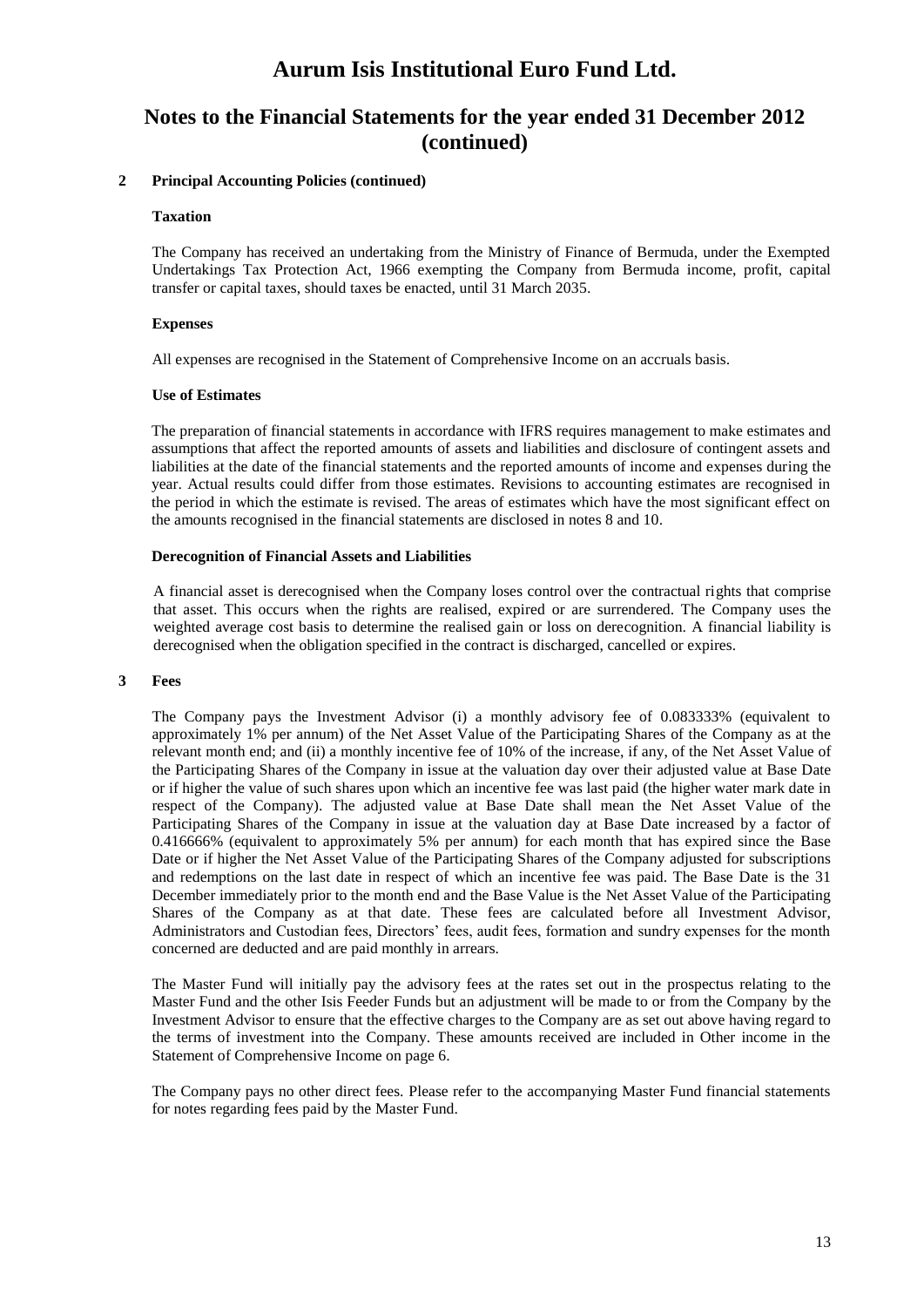### **Notes to the Financial Statements for the year ended 31 December 2012 (continued)**

#### **4 Share Capital**

|                                                                  | <b>December</b> | December |
|------------------------------------------------------------------|-----------------|----------|
|                                                                  | 2012            | 2011     |
|                                                                  | €               | €        |
|                                                                  |                 |          |
| Authorised share capital of $\epsilon 0.002$ par value per share |                 |          |
| 1,000 Sponsor Shares                                             |                 |          |
| 4,699,000 Participating Shares                                   | 9,398           | 9,398    |
|                                                                  | 9,400           | 9,400    |

All of the Sponsor Shares have been issued to and are beneficially owned by the Investment Advisor. The Sponsor Shares do not carry the right to participate in the assets of the Company in a winding up, except to the extent of repayment of par value paid in cash, nor in any dividends or other distribution of the Company so long as any Participating Shares are in issue.

The Participating Shares are entitled to receive, to the exclusion of the Sponsor Shares, any dividends which may be declared by the Board of the Company and, upon the winding up of the Company, their par value and any surplus remaining after paying to the holders of the Sponsor Shares the par value of the Sponsor Shares (to the extent actually paid up in cash). The Sponsor Shares have the general voting powers of the Company and the holders of Participating Shares are entitled to receive notice of and attend all general meetings of the members.

|                                                                 |                | Number of                   |                                   | Number of            |
|-----------------------------------------------------------------|----------------|-----------------------------|-----------------------------------|----------------------|
|                                                                 |                | <b>Participating Shares</b> |                                   | Participating Shares |
|                                                                 |                |                             |                                   |                      |
| Opening at 1 January 2012                                       |                | 118,880.19                  | Opening at 1 January 2011         | 59,836.33            |
| Issued during the year                                          |                | 68.90                       | Issued during the year            | 59,043.86            |
| Closing at 31 December 2012                                     |                | 118,949.09                  | Closing at 31 December 2011       | 118,880.19           |
|                                                                 |                |                             |                                   |                      |
| <b>Statement of Changes in Sponsor and Participating Shares</b> |                |                             |                                   |                      |
|                                                                 |                |                             | <b>Share Premium and</b>          |                      |
|                                                                 | <b>Sponsor</b> | Participating               | <b>Return Allocated to</b>        |                      |
|                                                                 | <b>Shares</b>  | <b>Shares</b>               | <b>Participating Shareholders</b> | <b>Total</b>         |
|                                                                 | €              |                             | €<br>€                            | €                    |
| <b>Balance at 1 January 2012</b>                                | $\overline{2}$ | 238                         | 120,266,215                       | 120,266,455          |
| Change in net assets attributable                               |                |                             |                                   |                      |
| to holders of participating shares                              |                |                             | 3,924,920                         | 3,924,920            |
| Subscriptions during the year                                   |                |                             | 70,338                            | 70,338               |
| <b>Balance at 31 December 2012</b>                              | $\mathbf{2}$   | 238                         | 124,261,473                       | 124,261,713          |
| <b>Balance at 1 January 2011</b>                                | $\mathbf{2}$   | 120                         | 60,306,900                        | 60,307,022           |
|                                                                 |                |                             |                                   |                      |
| Change in net assets attributable                               |                |                             |                                   |                      |
| to holders of participating shares                              |                |                             | (77, 283)                         | (77, 283)            |
| Subscriptions during the period                                 |                | 118                         | 60,036,598                        | 60,036,716           |
| <b>Balance at 31 December 2011</b>                              | $\overline{2}$ | 238                         | 120,266,215                       | 120,266,455          |

Participating Shares in the Company may be redeemed at the Net Asset Value per Participating Share on the dealing day immediately following the valuation day, being the last business day of each month, on at least 90 days notice to the Administrator. The Company endeavours to pay the redemption proceeds within 30 days of the redemption date.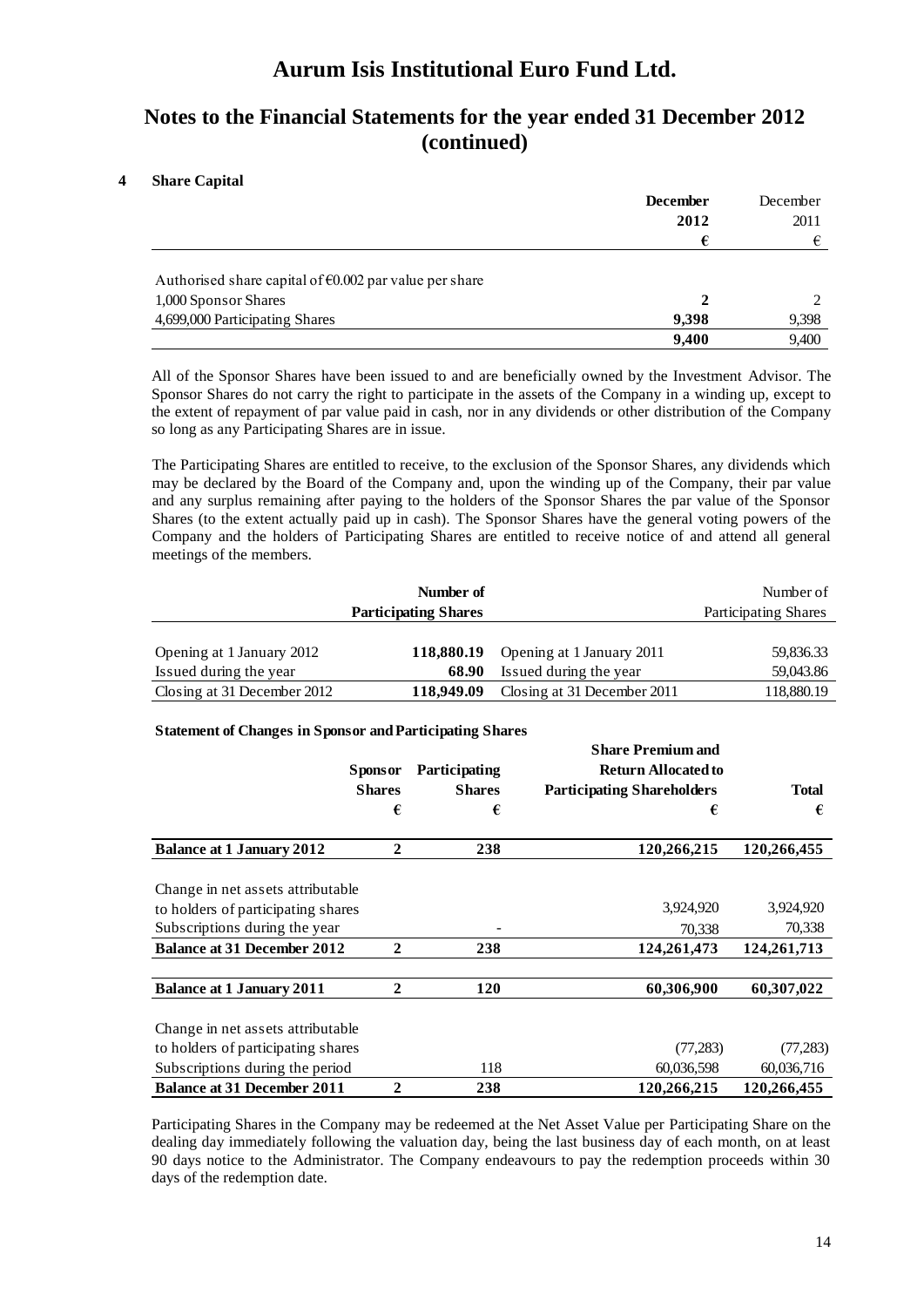### **Notes to the Financial Statements for the year ended 31 December 2012 (continued)**

#### **5 Bank Overdraft**

The Company has a facility with Northern Trust (Guernsey) Limited and any outstanding bank overdraft is secured over the portfolio of the Company.

### **6 Net Asset Value per Participating Share**

The Net Asset Value per Participating Share is calculated by dividing the net assets less the par value of the Sponsor Shares included in the Statement of Financial Position by the number of Participating Shares in issue at the year/period end.

|                                                                  | <b>December</b> | December    |
|------------------------------------------------------------------|-----------------|-------------|
|                                                                  | 2012            | 2011        |
|                                                                  |                 |             |
| Total Net Assets ( $\epsilon$ ) Less Par Value of Sponsor Shares | 124,261,711     | 120,266,453 |
| <b>Issued Participating Shares</b>                               | 118,949.09      | 118,880.19  |
| Net Asset Value per Participating Share $(\epsilon)$             | 1.044.66        | 1,011.66    |

#### **7 Related Parties**

The Company's Administrators, Investment Advisor, Custodian and Directors are related parties by virtue of the material contracts in existence that are outlined in notes 3 to 5 of the financial statements of the Master Fund.

Mrs T Gibbons is a director of the Investment Advisor. Mr S A Morris, Mr D R Cottingham and Mr C C Morris are directors of Global Fund Services Ltd, the Bermuda Administrator and along with Mr A Hopkin are directors of both the Investment Advisor and Continental Sponsors Ltd, the sponsoring broker on the Bermuda Stock Exchange. Mr K Gundle is a Vice President of Information with the Investment Advisor. Messrs S A Morris, D R Cottingham and K Gundle directly and indirectly hold shares in the Investment Advisor.

Ms M O'Caoimh is an employee of the Irish Administrator.

Aurum Fund Management Ltd. is also the sponsor and advisor to a number of other investment companies and the directors of the Company, the Master Fund and Aurum Fund Management Ltd. may serve as directors of such companies.

Persons connected to the Directors, as defined under the Irish Stock Exchange listing requirements, directly and indirectly own all the Sponsor Shares of the Company. At 31 December 2012, Directors and Persons so connected did not directly or indirectly hold Participating Shares in the Company (2011: Nil).

All dealings between all parties were at arm's length prices.

#### **8 Financial Instruments and Risk Exposure**

The Company invests all of its assets, other than currency hedging, into the Master Fund, which is exposed to market risk, currency risk, credit risk and liquidity risk arising from the financial instruments it holds. These risks are explained in the financial statements of the Master Fund which are attached.

The Company is exposed to currency risk in pursuit of its investment objective, set out on page 10. The currency risk is managed on a monthly basis using Forward Foreign Exchange Contracts.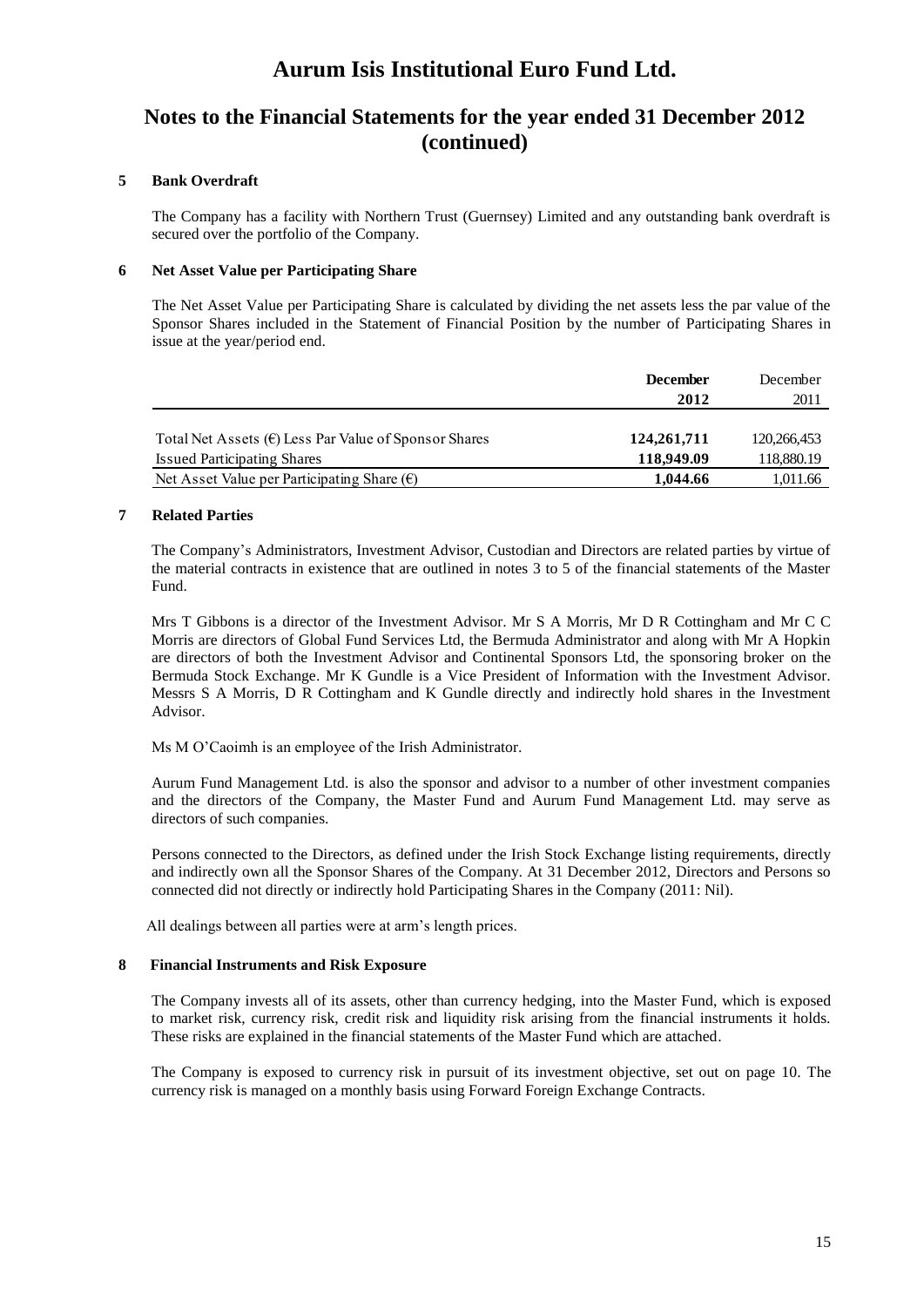## **Notes to the Financial Statements for the year ended 31 December 2012 (continued)**

### **8 Financial Instruments and Risk Exposure (continued)**

At the Statement of Financial Position date, there was a net exposure to currency risk:

| 31 December 2012 | Monetary<br>Assets<br>€ | Monetary<br>Liabilities<br>€ | Forward Foreign<br><b>Exchange Contracts</b><br>€ | Net Exposure<br>€ |
|------------------|-------------------------|------------------------------|---------------------------------------------------|-------------------|
| US dollar        | 123,019,591             |                              | (122, 527, 364)                                   | 492,227           |
| 31 December 2011 | Monetary<br>Assets<br>€ | Monetary<br>Liabilities<br>€ | Forward Foreign<br><b>Exchange Contracts</b><br>€ | Net Exposure<br>€ |
| US dollar        | 124,572,928             |                              | (124, 442, 260)                                   | 130,668           |

#### **9 Net Forward Foreign Exchange Contracts**

As at 31 December 2012, the Company had entered into and not closed a Forward Foreign Exchange Contract to hedge the value of the Company's portfolio. The contract was with the Custodian.

#### **Open Forward Foreign Currency Transactions at 31 December 2012**

|                 |                 |          |                  | <b>Unrealised</b> |
|-----------------|-----------------|----------|------------------|-------------------|
| <b>Currency</b> | <b>Currency</b> | Currency | <b>Maturity</b>  | Gain / (Loss)     |
| Sold            | <b>Bought</b>   | Rate     | <b>Date</b>      | €                 |
| US\$51,984,168  | €               | 1.3013   | 31 January 2013  | 572,649           |
| US\$52,843,337  | €               | 1.3022   | 28 February 2013 | 559,620           |
| US\$8,59,169    | €               | 1.3018   | 31 January 2013  | 9,179             |
| US\$53,932,051  | €               | 1.3209   | 28 March 2013    |                   |
| US\$1,088,714   | €               | 1.3202   | 31 January 2013  |                   |
| US\$1,088,714   | €               | 1.3204   | 28 February 2013 |                   |
|                 |                 |          |                  | 1,141,448         |

#### **Open Forward Foreign Currency Transactions at 31 December 2011**

|                 |               |                 |                  | <b>Unrealised</b><br>Gain / (Loss) |  |
|-----------------|---------------|-----------------|------------------|------------------------------------|--|
| <b>Currency</b> | Currency      | <b>Currency</b> | <b>Maturity</b>  |                                    |  |
| Sold            | <b>Bought</b> | Rate            | <b>Date</b>      | €                                  |  |
| € 825,070       | US\$          | 0.7502          | 31 January 2012  | 23,949                             |  |
| US\$53,752,135  | €             | 1.2965          | 30 March 2012    |                                    |  |
| €728,444        | US\$          | 0.7718          | 29 February 2012 |                                    |  |
| €728,556        | US\$          | 0.7720          | 31 January 2012  |                                    |  |
| US\$54,695,907  | €             | 1.3341          | 29 February 2012 | (1,218,306)                        |  |
| US\$55,795,725  | €             | 1.4000          | 31 January 2012  | (3,218,109)                        |  |

 **(4,412,466)**